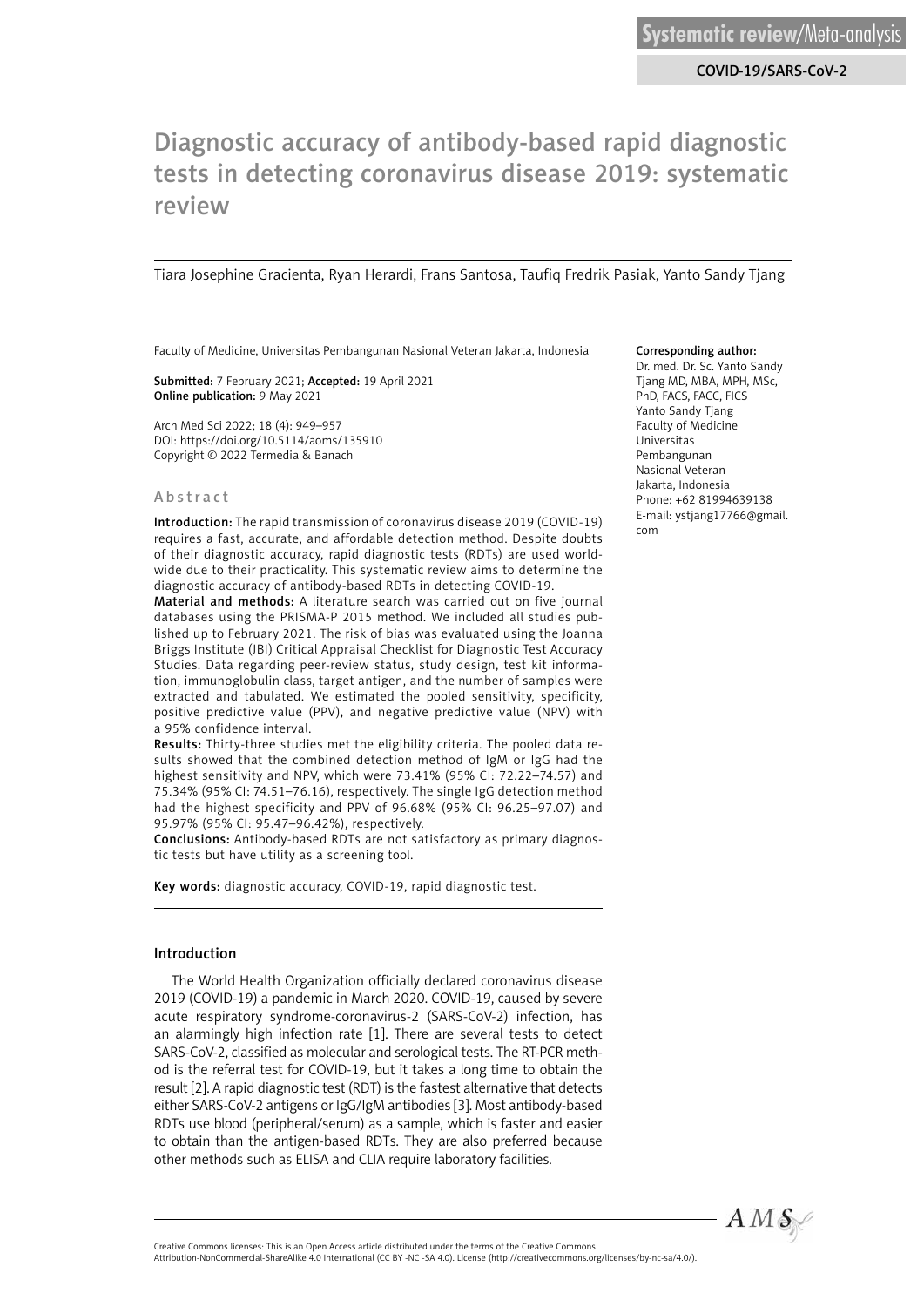RDTs for COVID-19 are still in development, and their reported diagnostic accuracy varies, possibly because of the differences of the manufacturers [4]. Despite that, however, antibody-based RDTs are popular and used worldwide, while antigen-based RDTs have been rarely used [5–10]. Limited resources, a high infection rate, and a high population compelled their use over other test methods. However, some publications have doubts about their diagnostic accuracy [8, 11–13]. RDTs are not recommended for patient care but as a screening tool for suspects [14, 15]. SARS-CoV-2 antibody detection can provide fast results to complement the time-consuming RT-PCR test [16, 17]. Still, RDTs need further research to ascertain their performance and accuracy.

Therefore, this systematic review aims to determine the diagnostic accuracy of antibody-based RDTs in detecting COVID-19.

#### Material and methods

#### Search strategy

We conducted a literature search in five different databases, including one preprint source – PubMed, Prime PubMed, Science Direct, MedRxiv, and Google Scholar – according to the PRISMA-P 2015 method. We included all studies published up to February 2021. Preprints were updated as soon as they were published. The search strategy included two combinations: "COVID-19 OR SARS-CoV-2" AND "rapid diagnostic test OR rapid test" AND "diagnostic accuracy" and "COVID-19 OR SARS-CoV-2" AND "rapid diagnostic test OR rapid test" AND "sensitivity" AND "specificity". Several articles were also obtained from the references of included studies.



#### Eligibility criteria

All articles were screened by titles and abstracts. Relevant articles were read in full and screened for duplications. We included all studies that report the diagnostic accuracy of antibody-based RDTs using the lateral flow immunoassay (LFIA) method, which involves the sensitivity, specificity, PPV, and NPV. We excluded reviews, case reports, editorials, articles not in English, and articles that lacked adequate test population data. We assessed the risk of bias with the Joanna Briggs Institute Critical Appraisal Checklist for Diagnostic Test Accuracy Studies. All potential articles (*n* = 33) met our eligibility criteria. The search process can be seen in Figure 1.

#### Data extraction and analysis

The risk of bias was evaluated using the Joanna Briggs Institute (JBI) Critical Appraisal Checklist for Diagnostic Test Accuracy Studies. Two reviewers (TJG, RH) performed an independent assessment of included articles. Conflicts were resolved through consensus, and unresolved ones were decided by the third reviewer (YST). Data regarding *peer-review*  status, study design, test kit information, immunoglobulin class, target antigen, and the number of samples were extracted and tabulated. We estimated the pooled sensitivity, specificity, positive predictive value (PPV), and negative predictive value (NPV) with a 95% confidence interval.

#### Results

#### Data extraction

We found 1,751 articles from the literature search and only 33 met the eligibility criteria. Eight of the 33 articles were preprints. Out of thirty-three, 16 were cohort or cross-sectional studies, while the remaining 17 were case controls. Twenty-four used commercially registered RDT kits. Twenty studies used the single IgM detection method, 21 used single IgG detection, 19 used combined IgM or IgG detection, and 15 used a combined IgM and IgG method. Three studies used RDTs that targeted spike protein, two targeted nucleocapsid protein, 7 targeted both proteins, and 21 did not disclose the target antigen (Table I).

#### Data synthesis

We evaluated single IgM and IgG detection, combined IgM or IgG detection, and combined IgM and IgG detection. In single detection, samples are positive if the kit detects the corresponding antibody. In combined IgM or IgG detection, samples are positive if at least one of either im-Figure 1. PRISMA flow of literature search process munoglobulin is detected, while in combined IgM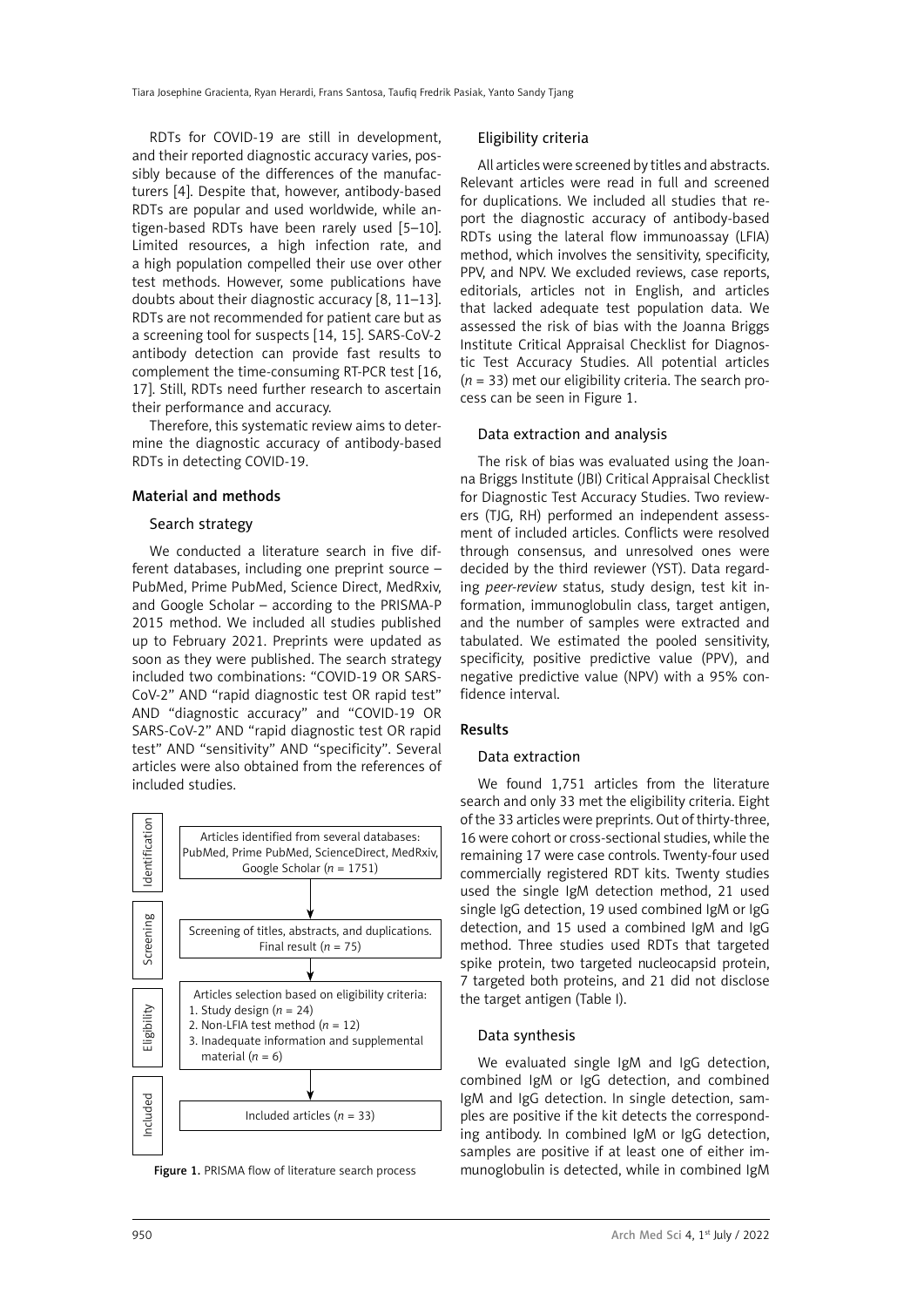and IgG detection both immunoglobulins need to be detected.

Among 33 studies, the highest sensitivity for the single IgM detection was 88.75% (79.72–94.72%), the single IgG detection 100% (90.00–100%), the combined IgM or IgG 100% (90.00–100%) and the combined IgM and IgG 98.57% (92.30–99.96%) [18–20]. The combined IgM or IgG detection had the highest pooled sensitivity (73.41% (72.22– 74.57%)), while the single IgM detection had the lowest (61.80% (60.79–62.80%)) (Table II) [21–38].

Twenty-one studies reported a specificity value of 100%. The single IgG detection had the highest pooled specificity (96.68% (96.25–97.07%)), while the combined IgM and IgG detection had the lowest (94.14% (93.47–94.76%)) (Table III).

Twenty-one studies reported a PPV value of 100%. Among the four detection methods, single IgG detection had the highest pooled PPV (95.97% (95.47–96.42%)), while the single IgM detection had the lowest (93.45% (92.83–94.03%)) (Table IV).

Combined IgM or IgG detection had the highest pooled NPV (75.34% (74.51–76.16%)), while single IgM detection had the lowest (67.48% (66.90– 68.07%)) (Table V).

### Discussion

Diagnostic tests are tools to determine the presence or absence of diseases in subjects, and their accuracy needs to be validated [39]. The sensitivity indicates the proportion of individuals who have the target disease and tested positive among the sick population. Specificity indicates the proportion of individuals who do not have the target disease and tested negative among those without the disease. PPV is the proportion of ill patients with a positive test result, while NPV is the proportion of healthy patients with a negative test result [40].

The single IgM detection method had the lowest pooled sensitivity (61.80% (60.79–62.80%)). Low SARS-CoV-2 antibody concentration below the detection threshold may cause false-negative results that influence the sensitivity, but there is no established threshold yet [25]. Different immune responses between individuals might play a role since the kinetics of antibody production during SARS-CoV-2 infection is still unexplained [23, 32].

The sensitivity of RDT was only 11.1% for IgM and 3.6% for IgG in the first 7 days, peaked at day 14, and decreased to 30% on day 22 [6, 13]. IgG could be detected in the blood of COVID-19 patients starting from the eighth day after infection. IgM is detected 3–6 days after infection. Consequently, a patient tested too soon or when the IgM level has declined will produce a false-negative result [25, 41]. A decrease in viral load to undetectable levels due to antiviral therapy may diminish

| <b>Table I.</b> Data extraction |  |
|---------------------------------|--|
|                                 |  |

| Criteria                  | No. of<br>articles | No. of<br>samples |
|---------------------------|--------------------|-------------------|
| Peer-reviewed:            |                    |                   |
| Yes                       | 25                 | 5,334             |
| No                        | 8                  | 5,472             |
| Study design:             |                    |                   |
| Cohort or cross-sectional | 16                 | 3,135             |
| Case control              | 17                 | 7,671             |
| Commercial kit:           |                    |                   |
| Yes                       | 24                 | 9,390             |
| No                        | 9                  | 1,416             |
| Immunoglobulin class:     |                    |                   |
| IgM                       | 20                 | 8,288             |
| IgG                       | 21                 | 3,338             |
| IgM or IgG                | 19                 | 3,873             |
| IgM and IgG               | 15                 | 7,482             |
| Target antigen:           |                    |                   |
| Spike protein             | 3                  | 615               |
| Nucleocapsid              | $\mathfrak{D}$     | 340               |
| Both                      | 7                  | 1,227             |
| N/A                       | 21                 | 8,624             |

the antibody response. The quality of kits varies due to differences in manufacturers that probably produce a false-negative result may increase the probability of spreading the infection [3, 6].

The single IgG detection method had the highest pooled specificity (96.68% (96.25–97.07%)). The prolonged circulation of IgG enables its detection over a more extensive period [42]. False-positive results could indicate a history of other coronavirus infections or completely different viruses such as flu, syphilis, herpes, metapneumovirus, and dengue [31, 43]. High specificity is crucial since healthy individuals who tested false-positive can be infected if quarantined together with a COVID-19 patient. Overdiagnosis leads to unnecessary quarantine and hospitalization [31].

The reliability of RDT depends on the disease prevalence, which can change over time and in different population groups [44]. RDTs are less reliable if we do not pay attention to the predictive values. The predictive values must be taken into account because they affect the overall test results (the groups with and without the disease) [39]. High PPV indicates that a positively tested individual has SARS-CoV-2 antibodies, while high NPV means that negatively tested individuals do not have the antibodies [45]. This systematic review had a PPV of 93.45–95.97%, so positively-tested individuals should have a high probability of having SARS-CoV-2 antibodies. In contrast,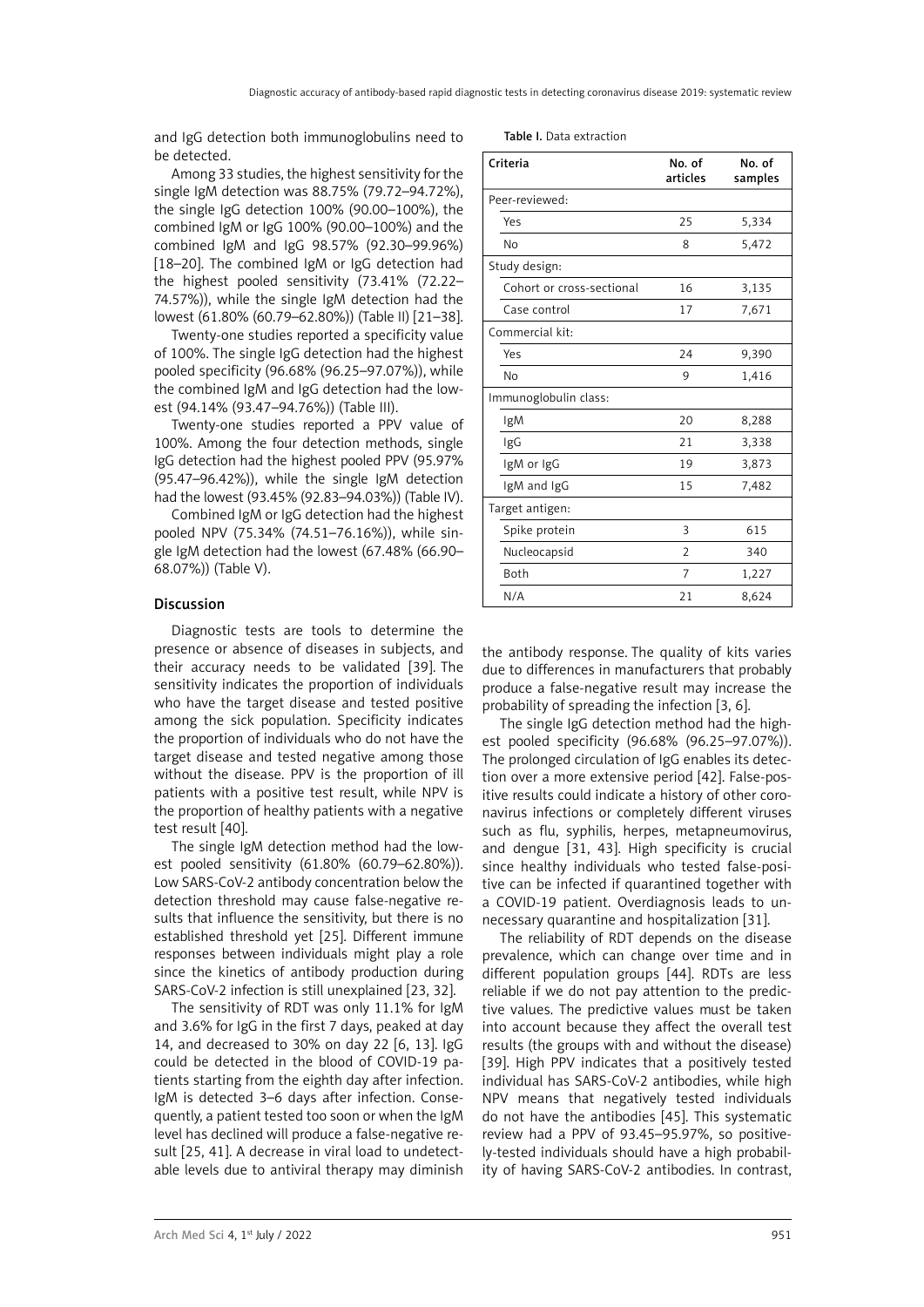| Table II. Pooled sensitivity |  |
|------------------------------|--|
|------------------------------|--|

| Studies <sup>ref.</sup>              | Sensitivity (95% CI) |                       |                     |                     |
|--------------------------------------|----------------------|-----------------------|---------------------|---------------------|
|                                      | lgM                  | IgG                   | IgM or IgG          | IgM and IgG         |
| Bisoffi et al. <sup>21</sup>         | 35.88 (30.78-41.23)  | 33.53 (28.53-38.82)   |                     |                     |
| Andrey et al. <sup>22</sup>          | 63.41 (65.19–74.55)  | 90.24 (85.83-93.65)   |                     |                     |
| Nicol et al. <sup>12</sup>           | 81.56 (74.16-87.59)  | 78.01 (70.27-84.55)   | 81.56 (74.16-87.59) |                     |
| Pérez-García et al. <sup>13</sup>    | 28.89 (19.82-39.40)  | 60.00 (49.13-70.19)   | 64.44 (53.65-74.26) |                     |
| Elslande et al. <sup>8</sup>         | 54.06 (51.02-57.08)  | 64.99 (62.04-67.85)   | 70.49 (67.66-73.21) | 48.55 (45.53-51.60) |
| Serre-Miranda et al. <sup>23</sup>   | 67.29 (63.32-71.09)  | 68.15 (64.20–71.91)   | 73.66 (69.51–77.53) | 74.39 (67.00-80.88) |
| Pan et al. <sup>6</sup>              | 55.81 (44.70-66.52)  | 54.65 (43.55-65.42)   |                     | 68.60 (57.70-78.19) |
| Whitman et al. <sup>9</sup>          | 61.81 (58.89-64.67)  | 58.86 (55.91-61.76)   | 67.23 (64.54-69.84) |                     |
| Xiang et al. <sup>24</sup>           | 57.14 (46.34–67.47)  | 81.32 (71.78-88.72)   |                     | 82.42 (73.02-89.60) |
| Haymond et al. <sup>10</sup>         | 50.00 (36.08-63.92)  | 79.63 (66.47-89.37)   |                     |                     |
| Candel González et al. <sup>19</sup> | 74.29 (56.74-87.51)  | 100 (90.00-100)       | 100 (90.00-100)     | 74.29 (56.74-87.51) |
| Li et al. <sup>25</sup>              | 82.62 (78.53-86.22)  | 70.53 (65.78-74.97)   | 88.66 (85.13-91.61) | 64.48 (59.56-69.19) |
| Hoffman et al. <sup>26</sup>         | 68.97 (49.17-84.72)  | 93.10 (77.23–99.15)   |                     |                     |
| Montesinos et al. <sup>27</sup>      | 61.98 (56.92-66.86)  | 61.72 (56.65-66.60)   | 70.57 (65.74-75.09) |                     |
| Wu et al. <sup>28</sup>              | 44.44 (38.71-50.30)  | 67.34 (61.68-72.65)   | 73.48 (68.85-77.77) |                     |
| Lou et al. <sup>18</sup>             | 88.75 (79.72-94.72)  | 86.25 (76.73–92.93)   | 97.50 (91.26-99.70) |                     |
| Almeida et al. <sup>20</sup>         | 85.24 (79.71-89.74)  | 84.29 (78.65-88.93)   | 96.19 (92.63-98.34) | 98.57 (92.30-99.96) |
| Dortet et al. <sup>29</sup>          | 52.34 (46.03-58.60)  | 48.83 (42.55 - 55.13) |                     | 52.34 (46.03-58.60) |
| Vauloup-Fellous et al. <sup>30</sup> | 63.94 (62.19-65.66)  | 64.25 (62.52-65.95)   |                     | 73.56 (72.10-74.98) |
| Garrod et al. <sup>17</sup>          | 73.78 (69.45-77.78)  | 86.22 (82.69-89.27)   |                     | 95 (92.21-97.01)    |
| Maya et al. <sup>15</sup>            |                      | 92 (73.97-99.02)      |                     |                     |
| Adams et al. <sup>31</sup>           |                      |                       | 61.17 (55.48-66.63) |                     |
| Pellanda et al. <sup>5</sup>         |                      |                       | 77.11 (66.58–85.62) |                     |
| Choe et al. <sup>32</sup>            |                      |                       | 92.86 (84.11-97.64) | 65.71 (53.40–76.65) |
| Shen et al. <sup>7</sup>             |                      |                       | 71.13 (61.05-79.89) |                     |
| Vidal-Anzardo et al. <sup>33</sup>   |                      |                       | 43.75 (19.75-70.12) |                     |
| Sisay et al. <sup>34</sup>           |                      |                       | 72.94 (67.05-78.29) |                     |
| Chan et al. <sup>11</sup>            |                      |                       | 90.91 (83.44-95.76) |                     |
| Kiziloglu et al. <sup>35</sup>       |                      |                       | 57.75 (45.44–69.39) |                     |
| Ying et al. <sup>3</sup>             |                      |                       |                     | 85.56 (76.57-92.08) |
| Dellière et al. <sup>36</sup>        |                      |                       |                     | 93.40 (86.87-97.30) |
| Carozzi et al. <sup>37</sup>         |                      |                       |                     | 98.30 (95.10-99.65) |
| Pallett et al. <sup>38</sup>         |                      |                       |                     | 90.81 (86.73-93.96) |
| Total                                | 61.80 (60.79-62.80)  | 65.69 (64.70–66.66)   | 73.41 (72.22–74.57) | 71.51 (70.43-72.58) |

the NPV ranges from 67.48 to 75.34%, so individuals with a negative result do not necessarily have SARS-CoV-2 antibodies. Considering the various limitations, RDTs can still be used, albeit with a careful interpretation.

In consideration of its ease of use and rapid testing, an antibody-based RDT has utility as a point of care test (POCT), a screening tool for specific situations or populations (e.g., travelers), and triage of outpatients with a fever of unclear etiology [7, 14]. A serological test does not deter-

mine a person's health status but it assists in determining the proportion of the population with a SARS-CoV-2 infection history (serological surveillance) [37]. The advantages of antibody-based RDTs are their simple uses and affordable prices compared to antigen-based RDTs and RT-PCR.

The diagnostic accuracy of an antibody-based RDT is not satisfactory as a primary diagnostic test, especially in the early stages of infection. The sensitivity of RDT is < 90%, in consideration of the time to test and the individual immune response.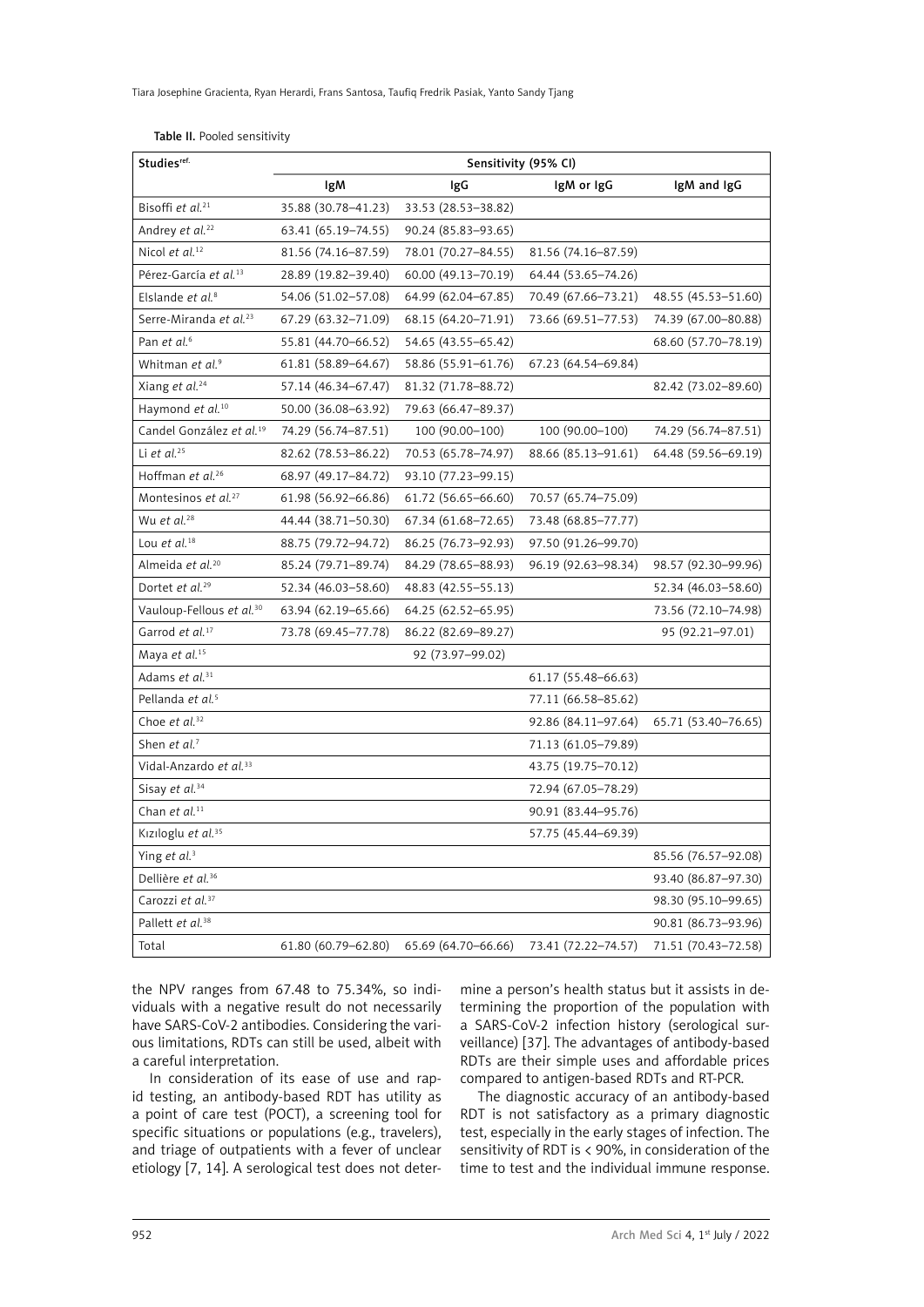| <b>Studies</b>                       | Specificity (95% CI) |                       |                     |                     |
|--------------------------------------|----------------------|-----------------------|---------------------|---------------------|
|                                      | lgM                  | IgG                   | IgM or IgG          | IgM and IgG         |
| Bisoffi et al. <sup>21</sup>         | 90.13 (88.16-91.88)  | 94.54 (92.98-95.84)   |                     |                     |
| Andrey et al. <sup>22</sup>          | 98.67 (95.69-98.78)  | 98.00 (95.70-99.26)   |                     |                     |
| Nicol et al. <sup>12</sup>           | 95.39 (90.74-98.13)  | 98.03 (94.34-99.59)   | 95.39 (90.74-98.13) |                     |
| Pérez-García et al. <sup>13</sup>    | 100 (96.38-100)      | 100 (96.38-100)       | 100 (96.38-100)     |                     |
| Elslande et al. <sup>8</sup>         | 95.01 (93.15-96.48)  | 96.53 (94.92-97.74)   | 92.51 (90.34-94.32) | 99.03 (97.90-99.64) |
| Serre-Miranda et al. <sup>23</sup>   | 96.46 (92.85-98.57)  | 96.97 (93.52-98.88)   | 94.51 (89.84-97.46) | 96.67 (88.47-99.59) |
| Pan et al. <sup>6</sup>              | 63.64 (40.66-82.80)  | 40.91 (20.71-63.65)   |                     | 36.36 (17.20–59.34) |
| Whitman et al. <sup>9</sup>          | 94.14 (92.46-95.55)  | 97.59 (96.41-98.47)   | 94.16 (92.58-95.50) |                     |
| Xiang et al. <sup>24</sup>           | 100 (90.00-100)      | 100 (90.00-100)       |                     | 100 (90.00-100)     |
| Haymond et al. <sup>10</sup>         | 92.86 (66.13-99.82)  | 64.29 (35.14-87.24)   |                     |                     |
| Candel González et al. <sup>19</sup> | 100 (47.82-100)      | 100 (47.82-100)       | 100 (47.82-100)     | 100 (47.82-100)     |
| Li et al. $25$                       | 91.41 (47.82-100)    | 98.44 (94.47-99.81)   | 90.63 (84.20-95.06) | 99.22 (95.72-99.98) |
| Hoffman et al. <sup>26</sup>         | 100 (97.07-100)      | 99.19 (95.59–99.98)   |                     |                     |
| Montesinos et al. <sup>27</sup>      | 98.61 (95.99-99.71)  | 98.61 (95.99-99.71)   | 98.61 (95.99-99.71) |                     |
| Wu et al. <sup>28</sup>              | 100 (97.90-100)      | 100 (97.90-100)       | 100 (98.42-100)     |                     |
| Lou et al. <sup>18</sup>             | 98.09 (95.17-99.48)  | 99.52 (97.36-99.99)   | 95.22 (91.38-97.68) |                     |
| Almeida et al. <sup>20</sup>         | 88.44 (82.13-93.12)  | 95.92 (91.33-98.49)   | 85.03 (75.72-85.41) | 100 (92.75-100)     |
| Dortet et al. <sup>29</sup>          | 100 (92.89-100)      | 100 (92.89-100)       |                     | 100 (92.89-100)     |
| Vauloup-Fellous et al. <sup>30</sup> | 95.01 (94.06-95.85)  | 96.19 (95.34-96.92)   |                     | 94.04 (93.09-94.89) |
| Garrod et al. <sup>17</sup>          | 96.80 (94.86-98.16)  | 98.40 (96.87-99.31)   |                     | 96 (93.59-97.70)    |
| Maya et al. <sup>15</sup>            |                      | 100 (86.28-100)       |                     |                     |
| Adams et al. <sup>31</sup>           |                      |                       | 97.86 (96.43–98.82) |                     |
| Pellanda et al. <sup>5</sup>         |                      |                       | 98.00 (92.96-99.76) |                     |
| Choe et al. <sup>32</sup>            |                      |                       | 96.20 (89.30-99.21) | 100 (95.44-100)     |
| Shen et al. <sup>7</sup>             |                      |                       | 96.23 (87.02-99.54) |                     |
| Vidal-Anzardo et al. <sup>33</sup>   |                      |                       | 89.91 (85.12-93.57) |                     |
| Sisay et al. <sup>34</sup>           |                      |                       | 95.36 (92.58-97.33) |                     |
| Chan et al. <sup>11</sup>            |                      |                       | 98.21 (90.45-99.95) |                     |
| Kiziloglu et al. <sup>35</sup>       |                      |                       | 85.45 (77.46-91.45) |                     |
| Ying et al. <sup>3</sup>             |                      |                       |                     | 91.01 (83.05-96.04) |
| Dellière et al. <sup>36</sup>        |                      |                       |                     | 100 (91.59-100)     |
| Carozzi et al. <sup>37</sup>         |                      |                       |                     | 85.25 (82.13-88.02) |
| Pallett et al. <sup>38</sup>         |                      |                       |                     | 96.50 (92.92-98.58) |
| Total                                | 94.82 (94.30-95.31)  | 96.68 (96.25 - 97.07) | 94.63 (93.95–95.26) | 94.14 (93.47-94.76) |

Table III. Pooled specificity

The test has higher sensitivity using the combined IgM or IgG detection method. In contrast, the RDT has a higher specificity using the single IgG detection method, provided that the test is carried out at least 7 days after the onset of symptoms. Also, the test may be interpreted more accurately in combination with other tests such as radiology and doctor assessment.

This systematic review evaluates PPV and NPV, which are not always available in various diagnostic accuracy studies, compares diagnostic test parameters from different study populations, and includes preprint articles updated as soon as they were published. There are several limitations, such as the fact that we excluded studies that lacked data and complete supplemental material. Research on the diagnostic accuracy of LFIA RDTs was rare and modest compared to other methods. Also, these studies do not use strict settings due to the pandemic situations.

In conclusion, this systematic review indicates the antibody-based RDTs had moderate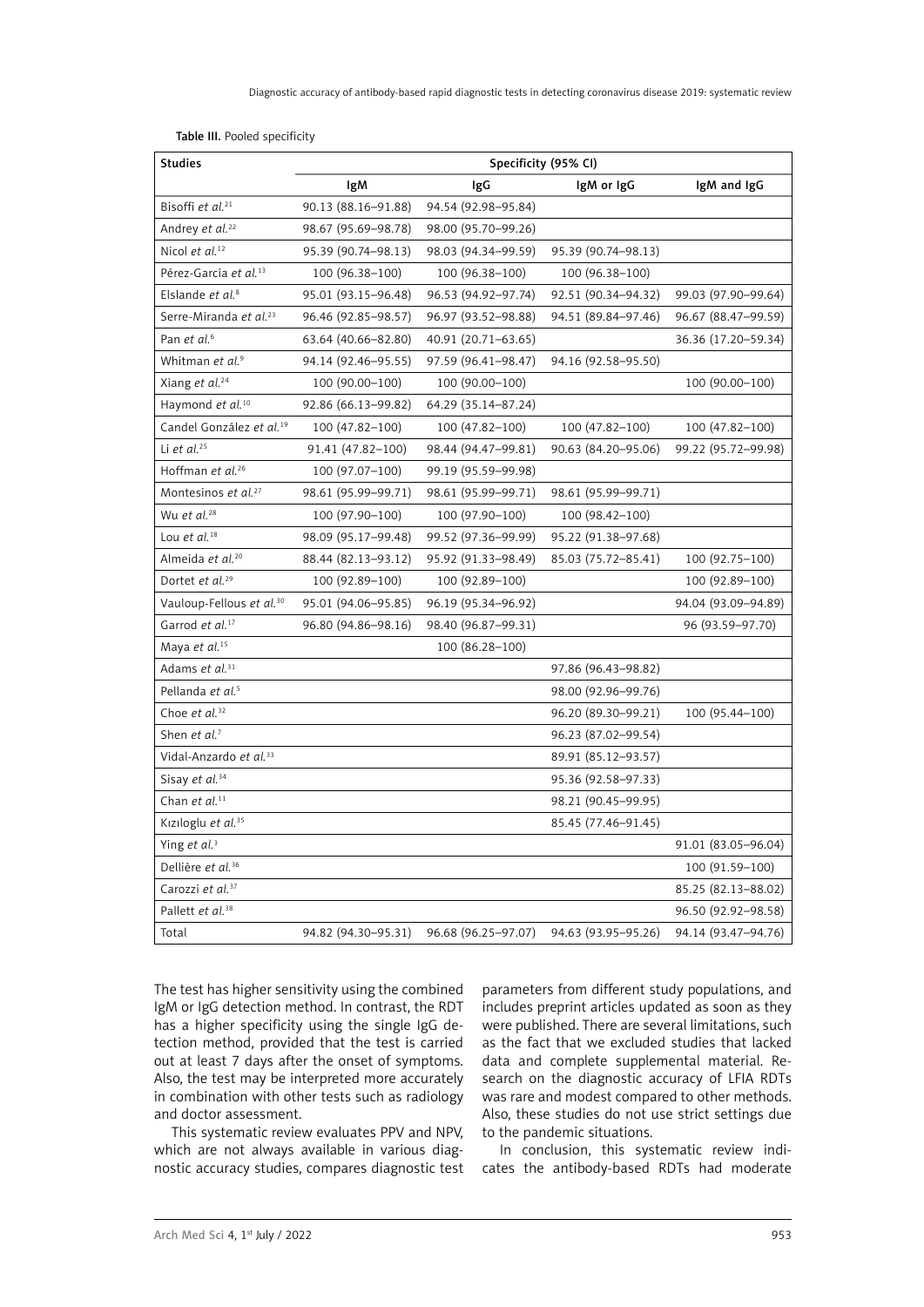|  |  | Table IV. Pooled PPV |  |
|--|--|----------------------|--|
|--|--|----------------------|--|

| <b>Studies</b>                       | Positive predictive value (PPV) (95% CI) |                     |                     |                     |
|--------------------------------------|------------------------------------------|---------------------|---------------------|---------------------|
|                                      | IgM                                      | IgG                 | IgM or IgG          | IgM and IgG         |
| Bisoffi et al. <sup>21</sup>         | 54.22 (48.43-59.90)                      | 66.67 (59.86-72.84) |                     |                     |
| Andrey et al. <sup>22</sup>          | 97.50 (93.19–97.79)                      | 97.37 (94.36-98.79) |                     |                     |
| Nicol et al. <sup>12</sup>           | 94.26 (88.81-97.14)                      | 97.35 (92.26-99.12) | 94.26 (88.81-97.14) |                     |
| Pérez-García et al. <sup>13</sup>    | 100 (87.10-100)                          | 100 (93.40-100)     | 100 (93.80-100)     |                     |
| Elslande et al. <sup>8</sup>         | 94.15 (92.09-95.69)                      | 96.53 (94.97-97.62) | 93.33 (91.52-94.77) | 98.67 (97.26–99.36) |
| Serre-Miranda et al. <sup>23</sup>   | 98.25 (96.44-99.15)                      | 98.51 (96.79-99.32) | 97.55 (95.46-98.69) | 98.39 (93.96-99.58) |
| Pan et al. <sup>6</sup>              | 85.71 (76.99-91.50)                      | 78.33 (70.84-84.33) |                     | 80.82 (74.87-85.63) |
| Whitman et al. <sup>9</sup>          | 92.50 (90.50-94.11)                      | 96.62 (95.01-97.73) | 93.09 (91.34–94.51) |                     |
| Xiang et al. <sup>24</sup>           | 100 (93.10-100)                          | 100 (95.10-100)     |                     | 100 (95.10-100)     |
| Haymond et al. <sup>10</sup>         | 96.43 (80.03-99.45)                      | 89.58 (80.79-94.62) |                     |                     |
| Candel González et al. <sup>19</sup> | 100 (87.10-100)                          | 100 (90.10–100)     | 100 (90.10-100)     | 100 (87.10-100)     |
| Li et al. $25$                       | 96.76 (94.42–98.13)                      | 99.29 (97.25–99.82) | 96.70 (94.47-98.05) | 99.61 (97.32-99.94) |
| Hoffman et al. <sup>26</sup>         | 100 (83.90-100)                          | 96.43 (79.27-99.48) |                     |                     |
| Montesinos et al. <sup>27</sup>      | 98.76 (96.26-99.59)                      | 98.75 (96.24-99.59) | 98.91 (96.70-99.64) |                     |
| Wu et al. <sup>28</sup>              | 100 (97.20-100)                          | 100 (98.10–100)     | 100 (98.70-100)     |                     |
| Lou et al. $18$                      | 94.67 (87.02-97.92)                      | 98.57 (90.69-99.80) | 88.64 (80.97-93.46) |                     |
| Almeida et al. <sup>20</sup>         | 91.33 (87.03-94.29)                      | 96.72 (93.08-98.48) | 90.18 (86.19-93.11) | 100 (94.70-100)     |
| Dortet et al. <sup>29</sup>          | 100 (97.20-100)                          | $100(97-100)$       |                     | 100 (97.20-100)     |
| Vauloup-Fellous et al. <sup>30</sup> | 94.16 (93.11-95.06)                      | 95.58 (94.64-96.36) |                     | 94.24 (93.37-95)    |
| Garrod et al. <sup>17</sup>          | 95.40 (92.74-97.12)                      | 97.98 (96.06-98.97) |                     | 95.53 (92.97-97.19) |
| Maya et al. <sup>15</sup>            |                                          | 100 (85.70 - 100)   |                     |                     |
| Adams et al. <sup>31</sup>           |                                          |                     | 93.10 (88.86-95.81) |                     |
| Pellanda et al. <sup>5</sup>         |                                          |                     | 96.97 (88.98-99.22) |                     |
| Choe et al. <sup>32</sup>            |                                          |                     | 95.59 (87.70-98.50) | 100 (92.30-100)     |
| Shen et al. <sup>7</sup>             |                                          |                     | 97.18 (89.80-99.27) |                     |
| Vidal-Anzardo et al. <sup>33</sup>   |                                          |                     | 24.14 (13.85–38.63) |                     |
| Sisay et al. <sup>34</sup>           |                                          |                     | 92.08 (87.75-94.97) |                     |
| Chan et al. <sup>11</sup>            |                                          |                     | 98.90 (92.80-99.84) |                     |
| Kızıloglu et al. <sup>35</sup>       |                                          |                     | 71.93 (60.97-80.78) |                     |
| Ying et al. <sup>3</sup>             |                                          |                     |                     | 90.59 (83.17-94.94) |
| Dellière et al. <sup>36</sup>        |                                          |                     |                     | 100 (96.30-100)     |
| Carozzi et al. <sup>37</sup>         |                                          |                     |                     | 66.54 (62.07-70.73) |
| Pallett et al. <sup>38</sup>         |                                          |                     |                     | 97.24 (94.45-98.65) |
| Total                                | 93.45 (92.83-94.03)                      | 95.97 (95.47-96.42) | 94.09 (93.39–94.73) | 94.15 (93.52-94.73) |

accuracy. Combined IgM or IgG detection had the highest pooled sensitivity (73.41% (95% CI: 72.22–74.57%)) and NPV (75.34% (95% CI: 74.51–76.16%)). Single IgG detection had the highest pooled specificity (96.68% (95% CI: 96.25–97.07%)) and PPV (95.97% (95% CI: 95.47– 96.42%)). The benefits of antibody-based RDTs are their utility as POCT, a screening tool in outpatient triage for a rapid result, and to assist with serological surveillance. The results of the RDTs are quite reliable, provided that the test is carried

out at least 7 days after the onset of symptoms. Antibody-based RDTs are easier to use and more affordable than antigen-based RDTs and RT-PCR. If the accuracy can be improved, RDTs might become an accurate and accessible diagnostic tool during the COVID-19 pandemic.

# Recommendation

Based on their diagnostic accuracy, antibody-based RDTs should be limited to specific situations that require massive or rapid testing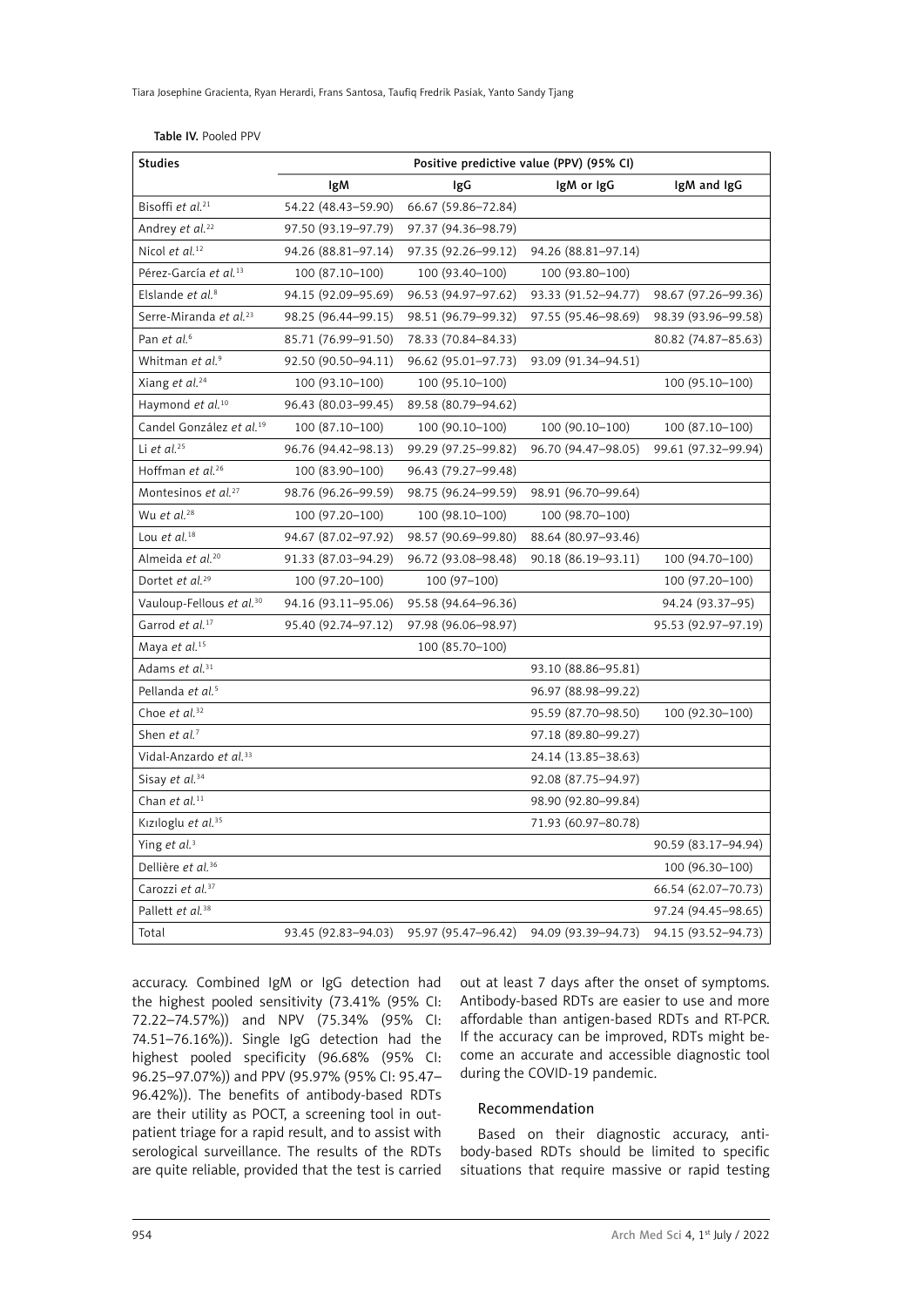| <b>Studies</b>                             | Negative predictive value (NPV) (95% CI) |                     |                       |                     |
|--------------------------------------------|------------------------------------------|---------------------|-----------------------|---------------------|
|                                            | lgM                                      | IgG                 | IgM or IgG            | IgM dan IgG         |
| Bisoffi et al. <sup>21</sup>               | 81.19 (79.91-82.41)                      | 81.37 (80.17-82.51) |                       |                     |
| Andrey et al. <sup>22</sup>                | 76.68 (76.54-81.58)                      | 92.45 (89.33-94.71) |                       |                     |
| Nicol et al. <sup>12</sup>                 | 84.80 (79.73-88.77)                      | 82.78 (77.87-86.78) | 84.80 (79.73-88.77)   |                     |
| Pérez-García et al. <sup>13</sup>          | 60.98 (57.80-64.06)                      | 73.53 (68.32-78.15) | 75.76 (70.29-80.50)   |                     |
| Elslande et al. <sup>8</sup>               | 58.20 (56.56-59.82)                      | 64.99 (63.08-66.84) | 67.85 (65.75 - 69.89) | 56.44 (54.50-57.88) |
| Serre-Miranda et al. <sup>23</sup>         | 50.00 (47.02-52.98)                      | 50.79 (47.77-53.82) | 54.77 (50.95–58.53)   | 58.00 (51.44-64.29) |
| Pan et al. <sup>6</sup>                    | 26.92 (19.88-35.36)                      | 18.75 (11.72-28.64) |                       | 22.86 (13.57-35.86) |
| Whitman et al. <sup>9</sup>                | 67.82 (66.14-69.46)                      | 66.98 (65.39-68.52) | 71.07 (69.38-72.71)   |                     |
| Xiang et al. <sup>24</sup>                 | 47.30 (41.45-53.22)                      | 67.31 (57.28-75.97) |                       | 68.63 (58.37–77.34) |
| Haymond et al. <sup>10</sup>               | 32.50 (26.22-39.48)                      | 45.00 (29.80-61.19) |                       |                     |
| Candel González et al. <sup>19</sup>       | 35.71 (24.03-49.38)                      | 100 (56.60-100)     | 100 (56.60-100)       | 35.71 (24.03-49.38) |
| Li et al. <sup>25</sup>                    | 62.90 (57.62-67.90)                      | 51.85 (48.01-55.67) | 72.05 (66.07-77.34)   | 47.39 (44.08-50.72) |
| Hoffman et al. <sup>26</sup>               | 93.23 (88.90-95.95)                      | 98.40 (94.17-99.57) |                       |                     |
| Montesinos et al. <sup>27</sup>            | 59.33 (56.19-62.40)                      | 59.17 (56.04-62.22) | 65.34 (61.73-68.77)   |                     |
| Wu et al. <sup>28</sup>                    | 51.33 (48.78-53.86)                      | 64.21 (60.37-67.87) | 68.84 (65.22-72.25)   |                     |
| Lou et al. <sup>18</sup>                   | 95.79 (92.48–97.68)                      | 94.98 (91.61-97.04) | 99.00 (96.20-99.74)   |                     |
| Almeida et al. <sup>20</sup>               | 80.75 (75.09-85.37)                      | 81.03 (75.75-85.41) | 93.98 (88.75-96.87)   | 98 (87.50-99.71)    |
| Dortet et al. <sup>29</sup>                | 29.07 (26.50-31.79)                      | 27.62 (25.30-30.08) |                       | 29.07 (26.50-31.79) |
| Vauloup-Fellous et al. <sup>30</sup>       | 67.67 (66.60–68.72)                      | 67.70 (66.64–68.74) |                       | 72.85 (71.76-73.92) |
| Garrod et al. <sup>17</sup>                | 80.40 (77.83-82.74)                      | 88.81 (86.29-90.91) |                       | 95.52 (93.15-97.10) |
| Maya et al. <sup>15</sup>                  |                                          | 92.59 (76.79-97.93) |                       |                     |
| Adams et al. <sup>31</sup>                 |                                          |                     | 84.19 (82.23-85.97)   |                     |
| Pellanda et al. <sup>5</sup>               |                                          |                     | 83.76 (77.64-88.46)   |                     |
| Choe et al. <sup>32</sup>                  |                                          |                     | 93.83 (86.71-97.25)   | 76.70 (70.41-81.99) |
| Shen et al. <sup>7</sup>                   |                                          |                     | 64.56 (57.02-71.43)   |                     |
| Vidal-Anzardo <i>et al</i> . <sup>33</sup> |                                          |                     | 95.61 (93.38–97.11)   |                     |
| Sisay et al. <sup>34</sup>                 |                                          |                     | 82.66 (79.56-85.38)   |                     |
| Chan et al. <sup>11</sup>                  |                                          |                     | 85.94 (76.61-91.94)   |                     |
| Kiziloglu et al. <sup>35</sup>             |                                          |                     | 75.81 (70.25-80.61)   |                     |
| Ying et al. <sup>3</sup>                   |                                          |                     |                       | 86.17 (78.96-91.19) |
| Dellière et al. <sup>36</sup>              |                                          |                     |                       | 85.71 (74.57-92.47) |
| Carozzi et al. <sup>37</sup>               |                                          |                     |                       | 99.41 (98.20-99.81) |
| Pallett et al. <sup>38</sup>               |                                          |                     |                       | 88.53 (84.15-91.82) |
| Total                                      | 67.48 (66.90-68.07)                      | 70.08 (69.47-70.67) | 75.34 (74.51-76.16)   | 71.46 (70.68-72.23) |

Table V. Pooled NPV

instead of being a primary diagnostic tool. Antibody-based RDTs may be interpreted more accurately in combination with other tests such as radiology and doctor assessment. The time to conduct the test should take into consideration the antibody production time, as doing the test too soon or while the antibody level had declined will only yield a false-negative result.

## Conflict of interest

The authors declare no conflict of interest.

References

- 1. Susilo A, Rumende CM, Pitoyo CW, et al. Coronavirus Disease 2019 : Tinjauan Literatur Terkini Coronavirus disease 2019: review of current literatures. J Penyakit Dalam Indones 2020; 7: 45-67.
- 2. Paradiso AV, Summa S De, Loconsole D, et al. Clinical meanings of rapid serological assay in patients tested for SARS-Co2 RT-PCR. medRxiv 2020; 2020.04.03.20052183.
- 3. Ying L, Yue-ping L, Bo D, et al. Diagnostic indexes of a rapid IgG/IgM combined antibody test for SARS-CoV-2. medRxiv 2020; 2020.03.26.20044883.
- 4. Swadźba J, Bednarczyk M, Anyszek T, Martin E, Sci AM. A comparison of 7 commercial anti-SARS-CoV-2 anti-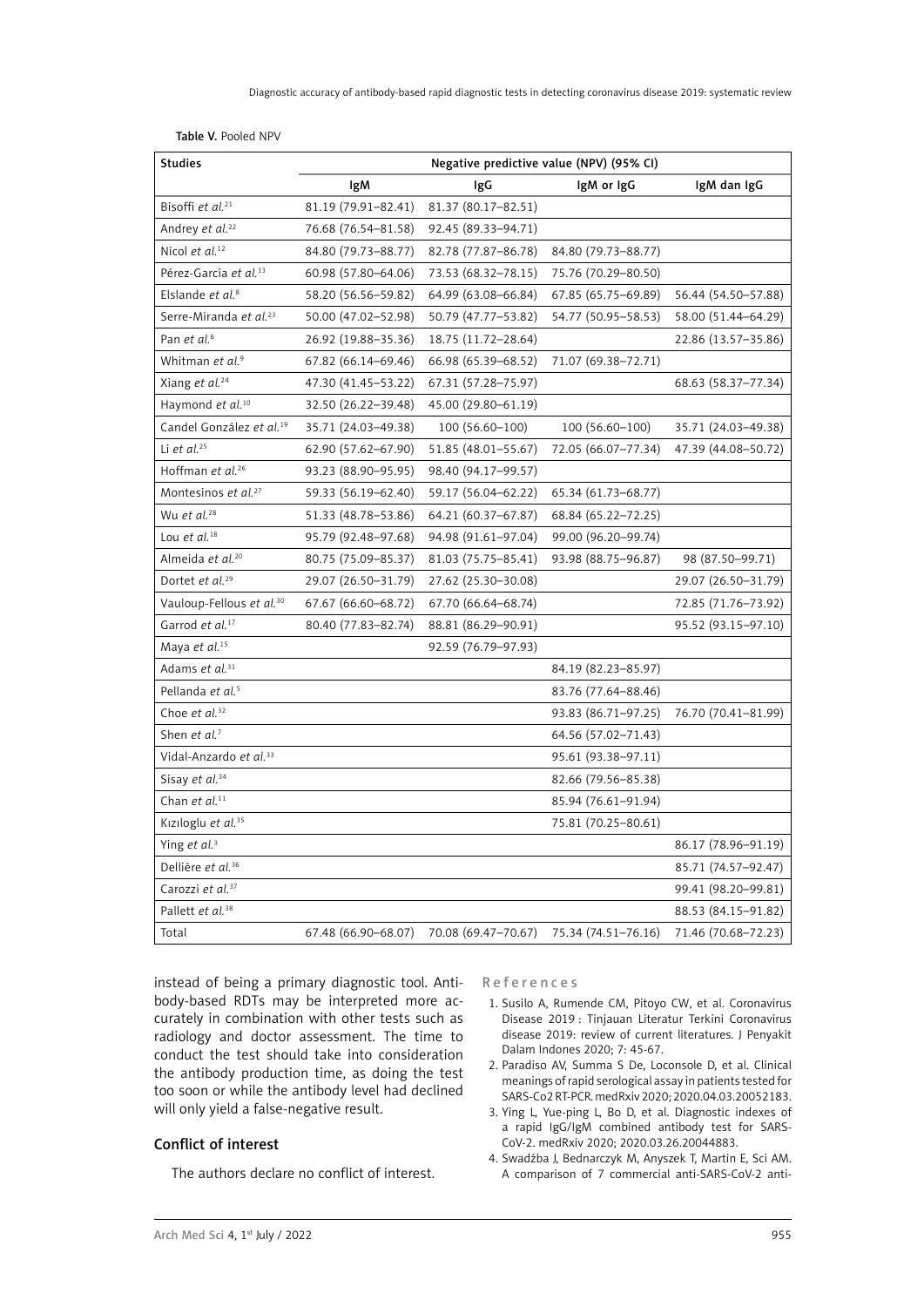body immunoassays. Arch Med Sci 2020; DOI: https:// doi.org/10.5114/aoms.2020.98361.

- 5. Pellanda LC, Wendland EM da R, McBride AJA, et al. Sensitivity and specificity of a rapid test for assessment of exposure to SARS-CoV-2 in a community-based setting in Brazil. medRxiv 2020.05.06.20093476.
- 6. Pan Y, Li X, Yang G, et al. Serological immunochromatographic approach in diagnosis with SARS-CoV-2 infected COVID-19 patients. J Infect 2020; 10: e28-32.
- 7. Shen B, Zheng Y, Zhang X, et al. Clinical evaluation of a rapid colloidal gold immunochromatography assay for SARS-Cov-2 IgM/IgG. Am J Transl Res 2020; 12: 1348-54.
- 8. Van Elslande J, Houben E, Depypere M, et al. Diagnostic performance of seven rapid IgG/IgM antibody tests and the Euroimmun IgA/IgG ELISA in COVID-19 patients. Clin Microbiol Infect 2020; 26: 1082-7.
- 9. Whitman JD, Hiatt J, Mowery CT, et al. Evaluation of SARS-CoV-2 serology assays reveals a range of test performance. Nat Biotechnol 2020; 38: 1174-83.
- 10. Haymond A, Mueller C, Steinberg H, et al. Clinical utility of a highly sensitive lateral flow immunoassay as determined by titer analysis for the detection of anti-SARS-CoV-2 antibodies at the point-of-care. medRxiv 2020.07.30.20163824.
- 11. Chan CW, Shahul S, Coleman C, Tesic V, Parker K, Yeo KTJ. Evaluation of the truvian easy check COVID-19 IgM/ IgG lateral flow device for rapid anti-SARS-CoV-2 antibody detection. Am J Clin Pathol 2021; 155: 286-95.
- 12. Nicol T, Lefeuvre C, Serri O, et al. Assessment of SARS-CoV-2 serological tests for the diagnosis of COVID-19 through the evaluation of three immunoassays: two automated immunoassays (Euroimmun and Abbott) and one rapid lateral flow immunoassay (NG Biotech). J Clin Virol 2020; 129: 104511.
- 13. Pérez-García F, Pérez-Tanoira R, Romanyk J, Arroyo T, Gómez-Herruz P, Cuadros-González J. Alltest rapid lateral flow immunoassays is reliable in diagnosing SARS-CoV-2 infection from 14 days after symptom onset: a prospective single-center study. J Clin Virol 2020; 129: 104473.
- 14. Kemenkes. Pedoman Pencegahan dan Pengendalian Corona Virus deases (Covid-19) Revisi 5. Kementrian Kesehatan. 2020; 5.
- 15. Maya V, Kaviyil JE, Ponnambath DK, et al. Evaluation of diagnostic accuracy of developed rapid SARS-COV-2 IgG antibody test kit using novel diluent system. Virusdisease 2021; 32: 1-7.
- 16. Liu C, Huang Q, Wang P, et al. COVID-19 disease: novel clinical manifestations and therapeutic exploration. Arch Med Sci 2020; DOI: https://doi.org/10.5114/ aoms.2020.98401.
- 17. Garrod G, Owen SI, Baillie JK, et al. Comparative evaluation of ten lateral flow immunoassays to detect SARS-CoV-2 antibodies. Wellcome Open Res 2021; 6: 18.
- 18. Lou B, Li TD, Zheng SF, et al. Serology characteristics of SARS-CoV-2 infection since exposure and post symptom onset. Eur Respir J 2020; 56: 2000763.
- 19. Candel González FJ, Viñuela-Prieto JM, Del Castillo JG, et al. Utility of lateral flow tests in SARS-CoV-2 infection monitorization. Rev Esp Quimioter 2020; 33: 258-66.
- 20. Almeida SM, Spalanzani RN, Nogueira MB, et al. Rapid serological tests for SARS-COV-2: diagnostic performance of four commercial assays. [preprint] Research Square. 2020.
- 21. Bisoffi Z, Pomari E, Deiana M, et al. Sensitivity, specificity and predictive values of molecular and serological tests for COVID-19: a longitudinal study in emergency room. Diagnostics 2020; 10: 669.
- 22. Andrey DO, Cohen P, Meyer B, et al. Head-to-head accuracy comparison of three commercial COVID-19 IgM/IgG serology rapid tests. J Clin Med 2020; 9: 2369.
- 23. Serre-Miranda C, Nobrega C, Roque S, et al. Performance assessment of 11 commercial serological tests for SARS-CoV-2 on hospitalized COVID-19 patients. Int Infect J Dis 2021; 104: 661-9.
- 24. Xiang J, Yan M, Li H, et al. Evaluation of enzyme-linked immunoassay and colloidal gold- immunochromatographic assay kit for detection of novel coronavirus (SARS-Cov-2) Causing an outbreak of pneumonia (COVID-19). medRxiv 2020; 2020.02.27.20028787.
- 25. Li Z, Yi Y, Luo X, et al. Development and clinical application of a rapid IgM-IgG combined antibody test for SARS-CoV-2 infection diagnosis. J Med Virol 2020; 92: 1518-24.
- 26. Hoffman T, Nissen K, Krambrich J, et al. Evaluation of a COVID-19 IgM and IgG rapid test: an efficient tool for assessment of past exposure to SARS-CoV-2. Infect Ecol Epidemiol 2020; 10: 1754538.
- 27. Montesinos I, Gruson D, Kabamba B, et al. Evaluation of two automated and three rapid lateral flow immunoassays for the detection of anti-SARS-CoV-2 antibodies. J Clin Virol 2020; 128: 104413.
- 28. Wu JL, Tseng WP, Lin CH, et al. Four point-of-care lateral flow immunoassays for diagnosis of COVID-19 and for assessing dynamics of antibody responses to SARS-CoV-2. J Infect 2020; 81: 435-42.
- 29. Dortet L, Emeraud C, Vauloup-Fellous C, et al. Rapid determination of SARS-CoV-2 antibodies using a bedside, point-of-Care, serological test. Emerg Microbes Infect 2020; 9: 2212-21.
- 30. Vauloup-Fellous C, Maylin S, Périllaud-Dubois C, et al. Evaluation of 31 commercial SARS-CoV-2 serology assays. SSRN Electronic J 2020;10.2139/ssrn.3696824.
- 31. Adams ER, Ainsworth M, Anand R, et al. Antibody testing for COVID-19: a report from the National COVID Scientific Advisory Panel. Wellcome Open Res 2020; 5: 139.
- 32. Choe JY, Kim JW, Kwon HH, et al. Diagnostic performance of immunochromatography assay for rapid detection of IgM and IgG in coronavirus disease 2019. J Med Virol 2020; 92: 2567-72.
- 33. Vidal-Anzardo M, Solis G, Solari L, et al. Evaluation under field conditions of a rapid test for detection of IgM and IgG antibodies against SARS-CoV-2. Rev Peru Med Exp Salud Publica 2020; 37: 203-9.
- 34. Sisay A, Tesfaye A, Desale A, et al. Diagnostic performance of SARS-CoV-2 IGM/IGG rapid test kits for the detection of the novel coronavirus in ethiopia. J Multidiscip Healthc 2021; 14: 171-80.
- 35. Kızıloglu İ, Şener A, Siliv N. Comparison of rapid antibody test and thorax computed tomography results in patients who underwent RT-PCR with the pre-diagnosis of COVID-19. Authorea 2021.
- 36. Dellière S, Salmona M, Minier M, et al. Evaluation of the covid-19 igg/igm rapid test from orient gene biotech. J Clin Microbiol 2020; 58: e01233-20.
- 37. Carozzi FM, Cusi MG, Pistello M, et al. Detection of asymptomatic SARS-CoV-2 infections among healthcare workers: results from a large-scale screening program based on rapid serological testing. J Chem Inf Model 2020; 53: 1689-99.
- 38. Pallett SJC, Rayment M, Patel A, et al. Point-of-care serological assays for delayed SARS-CoV-2 case identification among health-care workers in the UK: a prospective multicentre cohort study. Lancet Respir Med 2020; 8: 885-94.